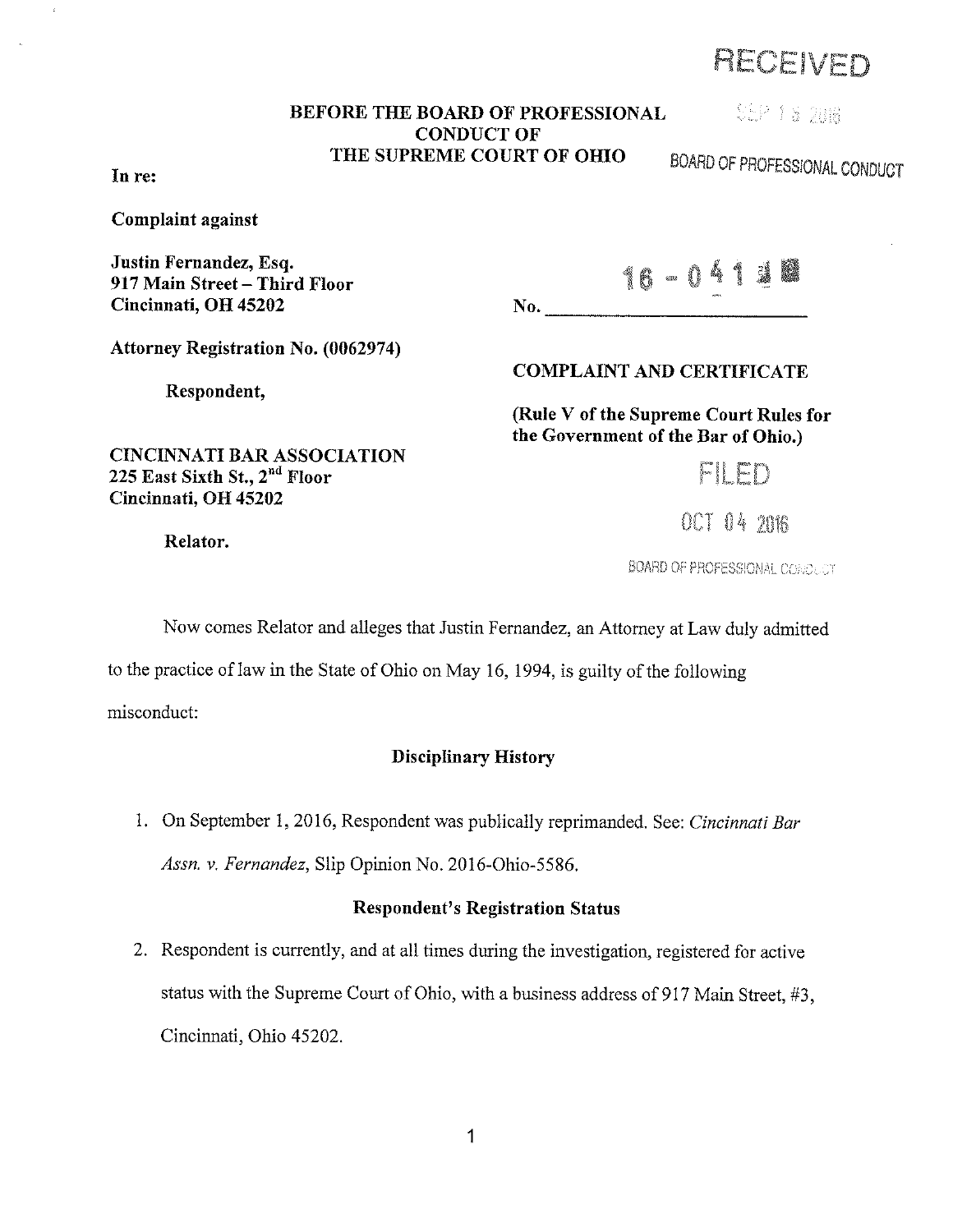# **Background**

3. Respondent had a business relationship with Morgan Drexen, Inc. ("MD").

- 4. MD was a California company that described itself as providing integrated support systems to attorneys with a focus on back-office paralegal and paraprofessional services.
- 5. MD also assisted Respondent with what MD classified as "non-formal debt resolution."
- 6. In August, 2013, an action was brought before the United States District Court for the Central District of California against MD by the Federal Consumer Financial Protection Bureau. In April, 2015, that court enjoined MD's business operations and froze its assets.
- 7. In June, 2015, MD filed for bankruptcy and went out of business. In July, 2015, letters were sent to MD's clients on "Howard Law, P.C." letterhead which bore the address 675 Anton Blvd., Costa Mesa, California 92626. This is the same as the "mailing address" which MD had used for Respondent. These letters advised clients that MD had filed for bankruptcy, and, as a result, the attorney representing the clients was no longer affiliated with MD. Further, that "All administrative and support services will now be provided directly by employees of the law firm you hired to represent you...." and "Rest assured, none of your money is affected by Morgan Drexen's bankruptcy because your lawyers, not Morgan Drexen are responsible for ACHing your account and holding your money in trust.  $\ldots$  "
- 8. Despite being licensed in Ohio as an active attorney through August 31, 2017 and having an Ohio address on file with the Ohio Supreme Court, Respondent has been completely unresponsive to both his clients and Relator, as described below.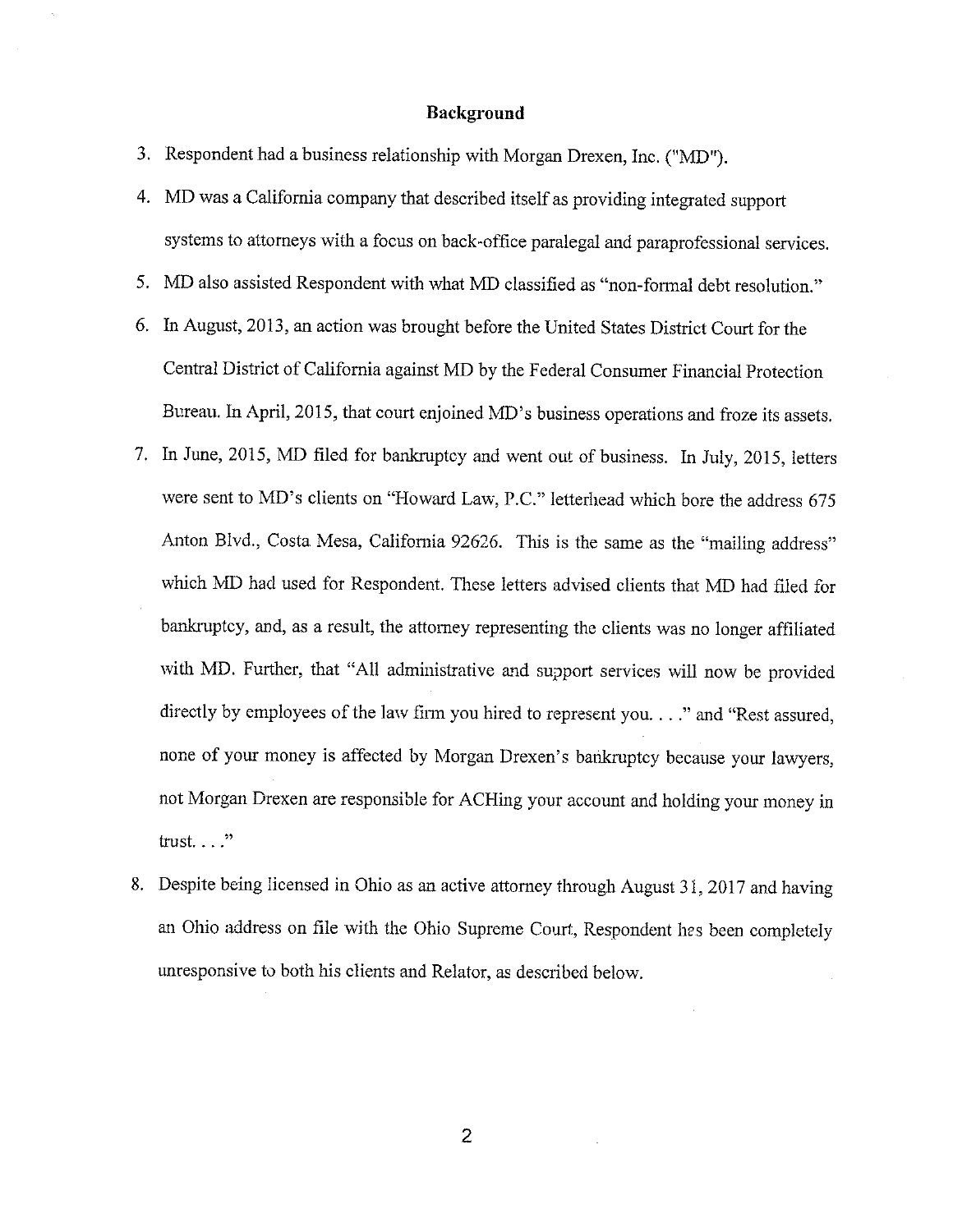- 9. In April, 2015, Respondent undertook representation of Cleora Jean Smith, of Dayton, Ohio, to assist Ms. Smith in the settlement of her outstanding debts.
- 10. In April, 2015, Ms. Smith received a packet of materials bearing Respondent's name, as well as MD's, including a document entitled "Letter of Engagement." This letter was on Respondent's letterhead, over Respondent's typewritten signature. The letterhead included Respondent's address and telephone number in Cincinnati, but directed Ms. Smith to reply to an address belonging to MD in Costa Mesa, California. The telephone number for MD was also provided in this letter.
- 11. Ms. Smith also completed a "Disclosure Statement" that was among the documents sent to her by MD. One of these required disclosures stated as follows: "I/We understand the difference between secured and unsecured debts...."
- 12. Respondent personally took no actions to ensure that Ms. Smith actually had such an understanding about the different types of debt referenced in paragraph 11 of this Complaint.
- 13. Ms. Smith called a contact number for Respondent, which was through MD, and scheduled times for Respondent to call Ms. Smith in order to provide a status update on the progress of the debt settlement matters. Respondent failed to call for every scheduled appointment.
- 14. On July 10, 2015, Ms. Smith received a letter from Vince Howard of Howard Law, P.C., informing Ms. Smith that Respondent was no longer affiliated with MD and that MD had filed a bankruptcy petition. This letter informed Ms. Smith that Respondent would still be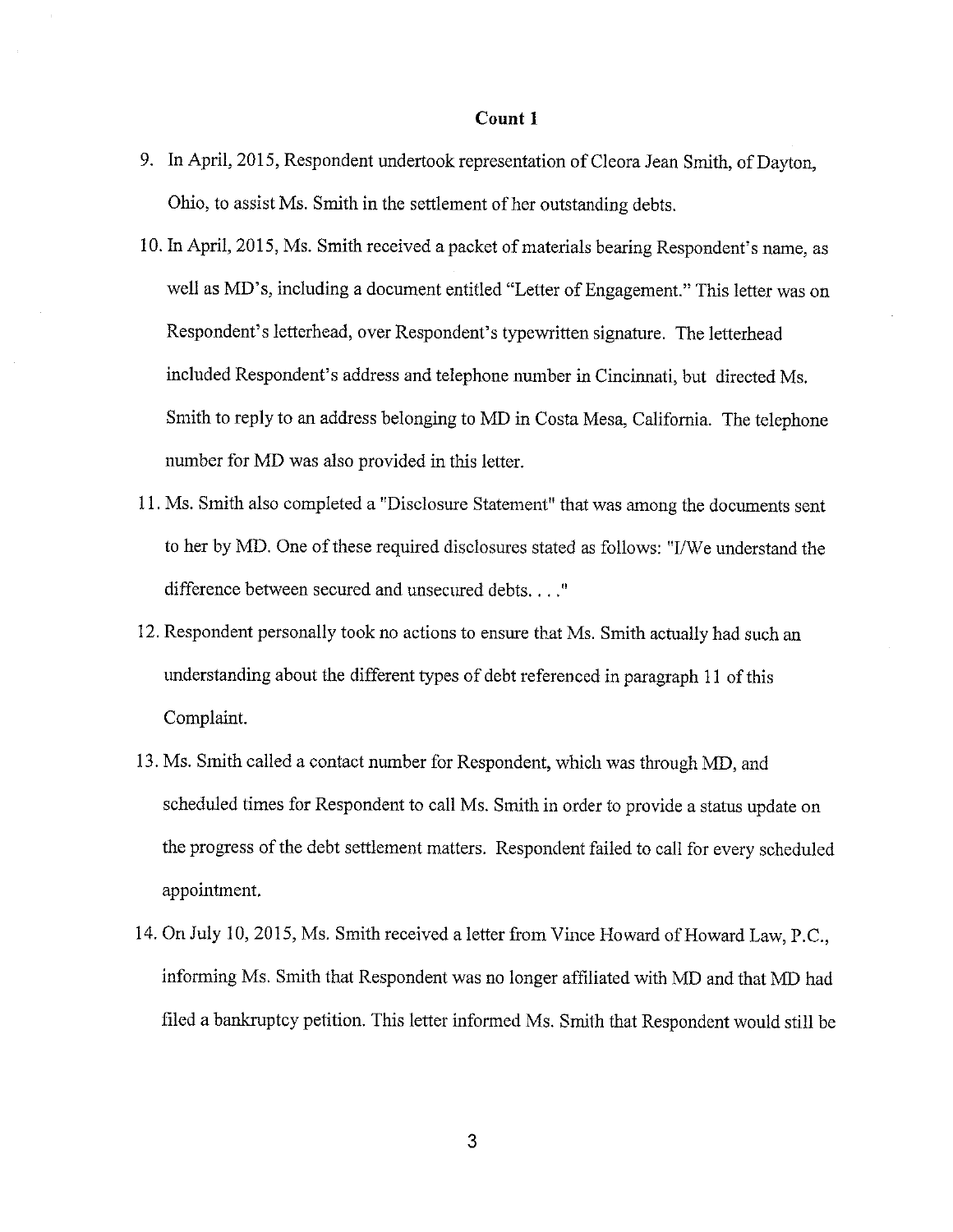representing her and that MD's bankruptcy would not affect their attorney client relationship.

- 15. From March, 2015, until August, 2015, payments were made to Respondent from Ms. Smith for legal services to be rendered. Funds were automatically withdrawn directly from Ms. Smith's bank account.
- 16. As of February 1, 2016, Respondent had never communicated with Ms. Smith. On this date, Ms. Smith sent a grievance against Respondent to the Office of Disciplinary Counsel. That office forwarded Ms. Smith's grievance to Relator for review and disposition. To date, Ms. Smith has never spoken to Respondent.
- 17. Relator's investigator attempted to contact Respondent by sending a letter via ordinary mail to his address ofrecord, as registered with the Supreme Court of Ohio. The letter was neither returned or answered.
- 18. On May 3, 2016, a follow-up letter was sent by certified mail to Respondent's address of record. The letter was signed for on May 5, 2016. Relator received no response from Respondent.
- 19. By reason of the foregoing, Respondent has violated his oath of office and the Rules of Professional Conduct, specifically:
	- Rule 1.3, by failing to act with reasonable diligence and promptness in his representation of Ms. Smith;
	- Rule  $1.4(a)(2)$ , by failing to reasonably consult with Ms. Smith about the means by which Ms. Smith's objectives were to be accomplished;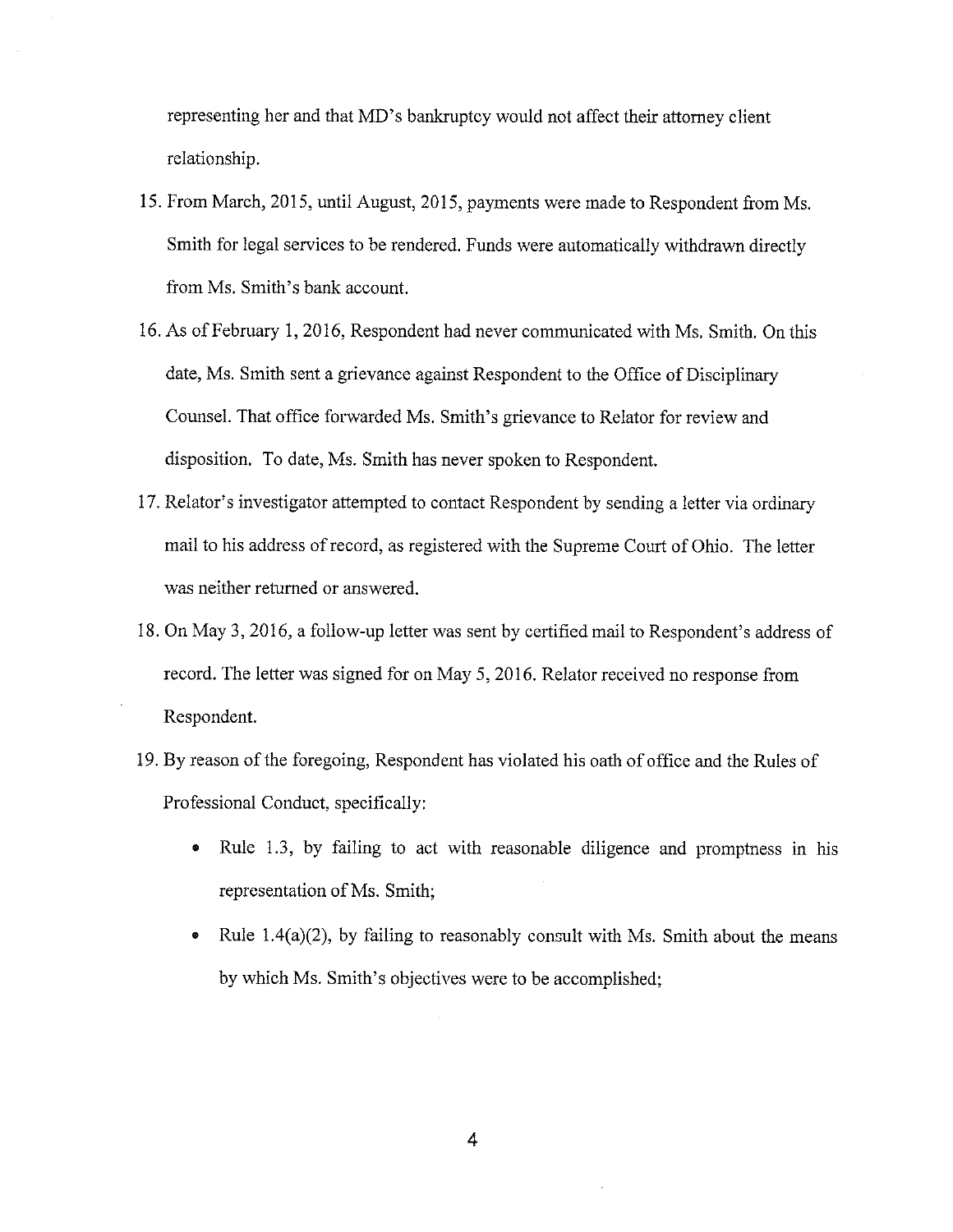- Rule 1.4(b), by failing to explain the matters surrounding his representation of Ms. Smith to an extent reasonably necessary to permit Ms. Smith to make informed decisions regarding the representation;
- Rule 2.1, by failing to exercise independent professional judgment and render candid advice to Ms. Smith;
- Rule 5.3(b), by failing to make reasonable efforts to ensure that the conduct of nonlawyers employed by, retained by, and/or associated with Respondent are compatible with the professional obligations of Respondent; and
- Rule 8.1 (b) by failing to respond to the grievance investigation.

- 20. ln May, 2015, Respondent undertook representation of Betty Smith Carpenter, of Salineville, Ohio, to assist Ms. Carpenter in settlement of her outstanding debts. Ms. Carpenter was directed to Respondent by MD before MD went out of business.
- 21. Ms. Carpenter's son, Jack W. Smith is the attorney in fact for Ms. Carpenter. Mr. Smith has been Ms. Carpenter's attorney in fact since October 31, 2011. Mr. Smith filed the foregoing grievance of behalf of Ms. Carpenter against Respondent.
- 22. From May, 2015, and continuing until February, 2016, payments were made to Respondent from Ms. Carpenter's bank account for a debt reduction plan. Funds were regularly withdrawn directly from Ms. Carpenter's bank account. During this time debt collection services against Ms. Carpenter had ceased.
- 23. In March, 2016, no payment was taken from Ms. Carpenter's account and no payment has been taken since.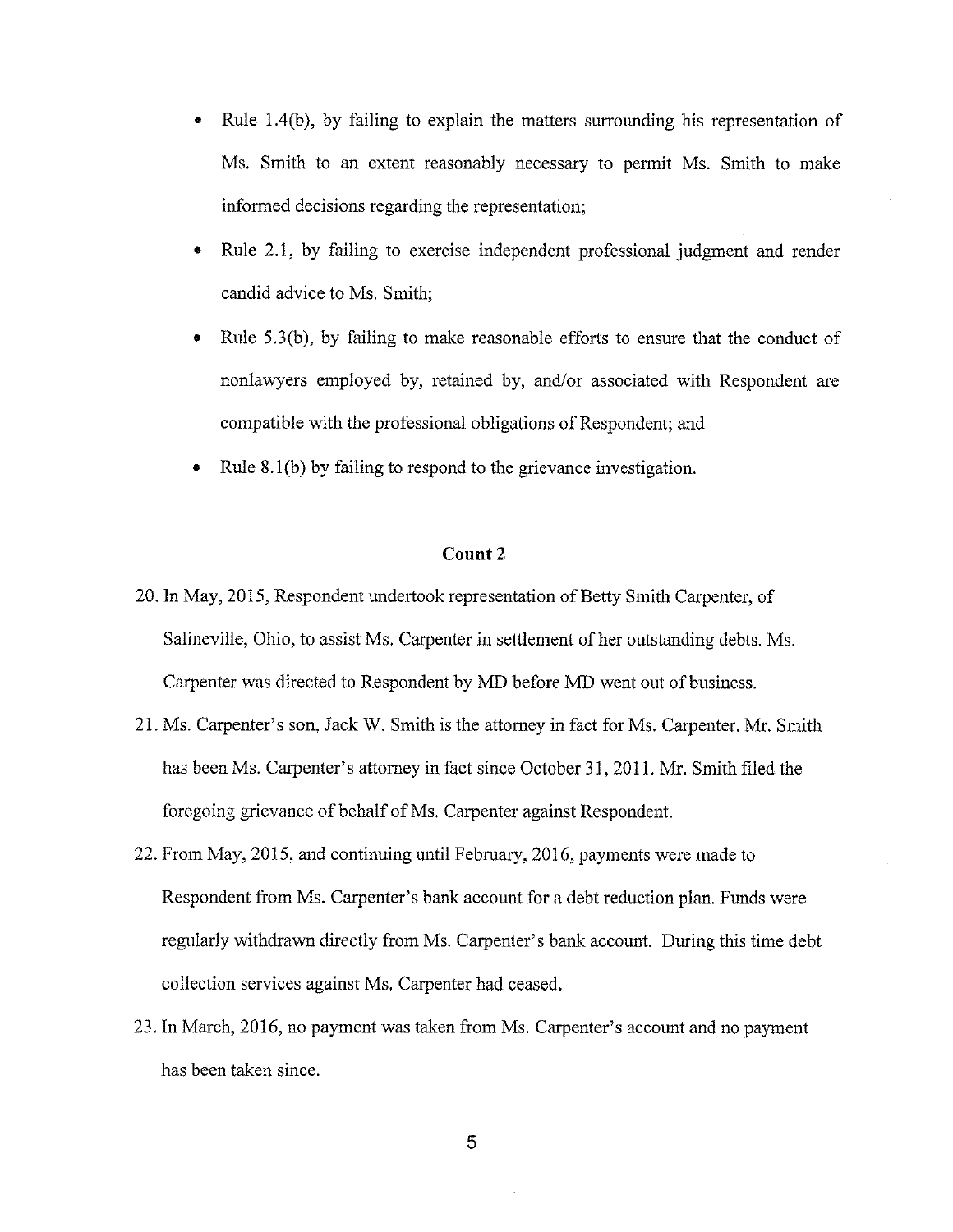- 24. When payments stopped, debt collection services began contacting Ms. Carpenter.
- 25. Mr. Smith has attempted to contact Respondent. Respondent's voicemail states that he is backlogged and to only leave one message per week. Neither Ms. Carpenter nor Mr. Smith have had any contact with Respondent since payments stopped.
- 26. On June 24, 2016, Relator sent a certified letter notifying Respondent of Ms. Carpenter's grievance and requesting a reply from Respondent. This letter was sent to Respondent's address of record. The letter was signed for on June 27, 2016. Respondent failed to answer Relator's request.
- 27. By reason of the foregoing, Respondent has violated his oath of office and the Rules of Professional Conduct, specifically:
	- Rule 1.3, by failing to act with reasonable diligence and promptness in his representation of Ms. Carpenter;
	- Rule  $1.4(a)(2)$ , by failing to reasonably consult with Ms. Carpenter about the means by which Ms. Carpenter's objectives were to be accomplished;
	- Rule 1.4(b), by failing to explain the matters surrounding his representation of Ms. Carpenter to an extent reasonably necessary to permit Ms. Carpenter to make informed decisions regarding the representation;
	- Rule 1.15(d) by failing to account for disposition of the funds in Ms. Carpenter's case;
	- Rule 2.1, by failing to exercise independent professional judgment and render candid advice to Ms. Carpenter; and
	- Rule 8.1 (b) by failing to respond to the grievance investigation.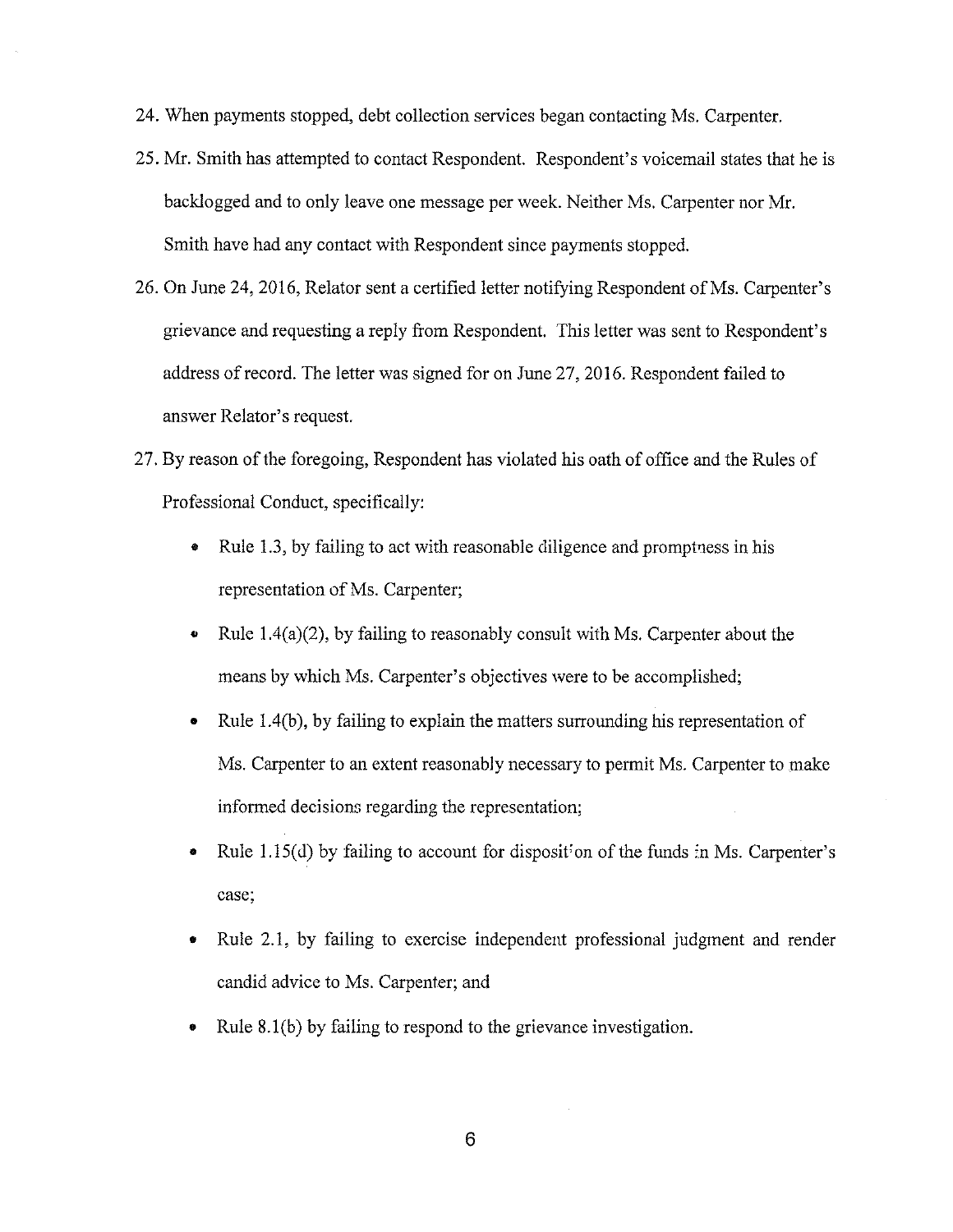- 28. On June 15, 2015, Eddie and Amie Foster, of Cleveland, Ohio, hired Respondent. The Fosters paid Respondent \$900.00 to represent them in filing a Chapter 7 bankruptcy. Upon information and belief, the Fosters were directed to Respondent through MD before MD went out of business.
- 29. Upon information and belief, Respondent never filed any documents on behalf of the Fosters.
- 30. On October 21, 2015, Mr. and Mrs. Foster sought the help of attorney Richard A. Goulder, after no response was received from Respondent. Mr. Goulder discovered that the Fosters were ineligible to file for Chapter 7 bankruptcy since eight years had not passed since their last bankruptcy. Mr. Goulder wrote letters to Respondent and to the Howard Law Firm in California on October 28, 2015 8nd January 19, 2016 demanding that Respondent return the Fosters' money. No response was received.
- 31. On May 13, 2016, Relator sent a certified letter notifying Respondent of the Fosters' grievance and requesting a reply from Respondent. This letter was sent to Respondent's address of record. The letter was signed for on May 14, 2016. Respondent failed to answer Relator's request.
- 32. By reason of the foregoing, Respondent has violated his oath of office and the Rules of Professional Conduct, specifically:
	- Rule 1.3, by failing to act with reasonable diligence and promptness in his representation of Mr. and Mrs. Foster;
	- Rule 1.4(a)(2), by failing to reasonably consult with Mr. and Mrs. Foster about the means by which Mr. and Mrs. Foster's objectives were to be accomplished;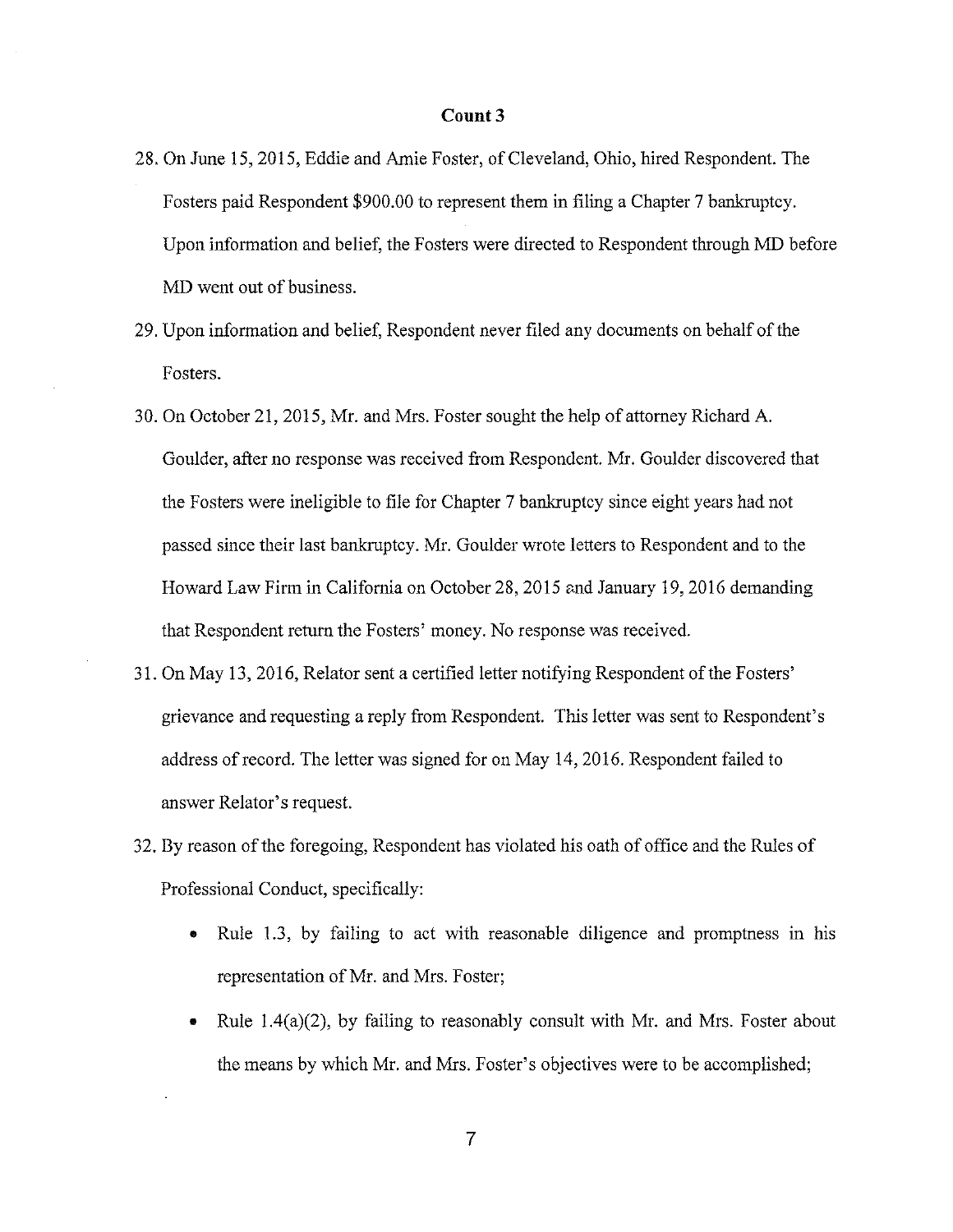- Rule 1.4(b), by failing to explain the matters surrounding his representation of Mr. and Mrs. Foster to an extent reasonably necessary to permit Mr. and Mrs. Foster to make informed decisions regarding the representation;
- Rule 2.1, by failing to exercise independent professional judgment and render candid advice to Mr. and Mrs. Foster; and
- Rule 8.1(b), by failing to respond to the grievance investigation.

- 33. On October 19, 2015, the Office of Disciplinary Counsel received a notice from U.S. Bank regarding an overdraft on one of Respondent's IOLTA accounts. Disciplinary Counsel refened this matter to Relator by letter dated November 4, 2015.
- 34. On November 18, 2015, Relator's investigator sent a letter to Respondent via regular mail at his address of record and a copy of the letter was also sent to the e-mail address he had used during the 2014 grievance. Both documents informed Respondent that there had been a report of an overdraft on his IOLTA and a clarification as to why was needed. Neither the letter nor the e-mail ware returned or answered.
- 35. On December 9, 2015, a follow-up letter was sent by Relator's investigator. This letter was sent to Respondent's address of record via regular mail and to his e-mail address. Neither were returned nor answered.
- 36. On May 3, 2016, a second follow-up letter was sent by certified mail to Respondent's address of record. The letter was signed for on May 5, 2016. Relator received no response from Respondent.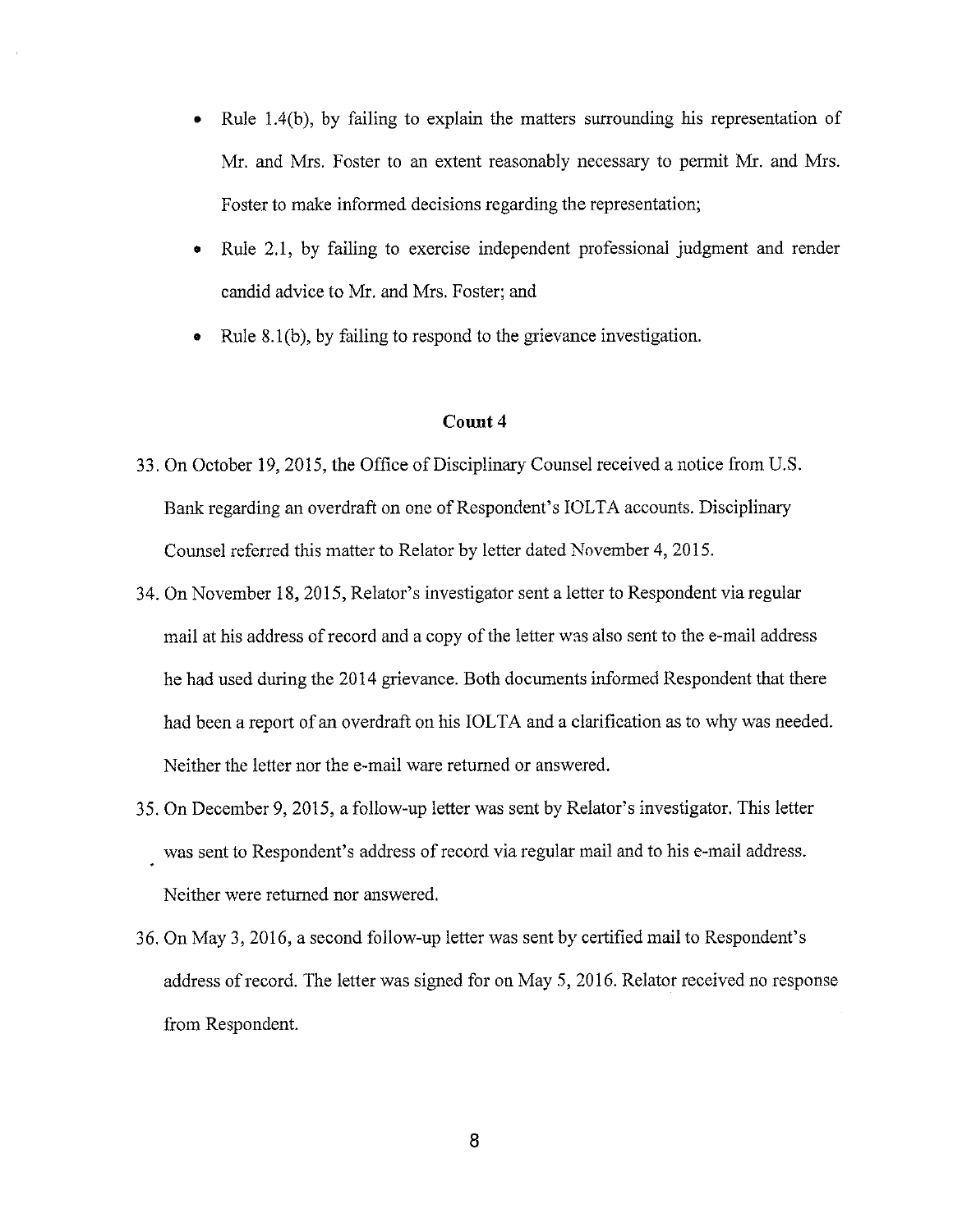37. By reason of the foregoing, Respondent has violated his oath of office and the Rules of Professional Conduct, specifically:

- Rule 1.15(a) by failing to properly maintain his IOLTA account; and
- Rule 8.1 (b) by failing to respond to the grievance investigation.

WHEREFORE, Relator alleges the Respondent is chargeable with misconduct as an attorney at law, which misconduct has brought disrepute to the legal profession, and, by reason thereof, Relator requests that Respondent be disciplined pursuant to Rule V of the Rules for the Government of the Bar of Ohio.

Respectfully submitted,

CINCINNATI BAR ASSOCIATION

 $J_{\text{Iuklin}}$   $J_{\text{Iamm}}$ 

425 Walnut Street, Suite 1800 Cincinnati, Ohio 45202-3957 Tel: 513.381.2838 flamm@taftlaw.com

Nicholas A. Zingarelli (ØH-Ø079110 810 Sycamore Street<sup>Third</sup> Floor Cincinnati, OH 45202 513-381-2047

nick@zingarellilaw.com<br>
Surver W. Potterson III (0019701)

Edwin W. Patterson, III (0019701) General Counsel Cincinnati Bar Association 225 East Sixth St., 2nd Floor Cincinnati, OH 45202 513-699-1403 ewpatterson@cincybar.org